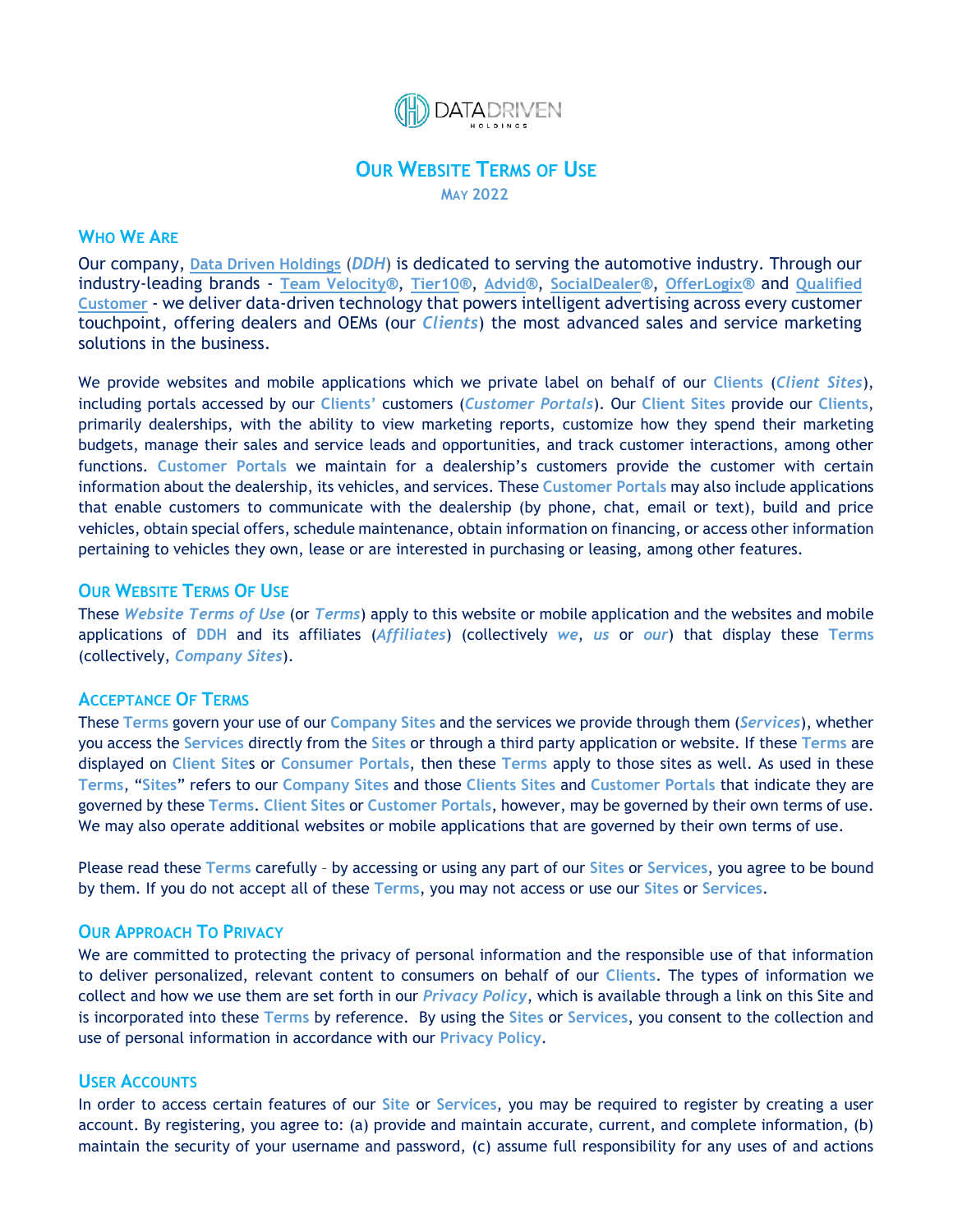that take place through your account, and (d) provide us with immediate notice of any breach of security or unauthorized use of your account. Your account may be terminated and your profile and any information you have provided through these **Sites** or **Services** may be deleted, and/or you may be prohibited from using or accessing the **Sites** or **Services**, or any portion thereof, at any time, with or without notice, and for any or no reason.

# **LIMITED LICENSE**

Subject to your complying with these **Terms**, we grant you a limited, revocable, nontransferable license to access and use the **Sites** and **Services** to which you have properly gained access, and, in the case of a customer, solely for your information and personal, non‐commercial use. Any use of the **Sites** or **Services** other than as specifically authorized by these **Terms** is strictly prohibited and will automatically and immediately terminate the rights and licenses granted herein. Such unauthorized use may also violate applicable laws.

Unless explicitly stated herein, nothing in these **Terms** shall be construed as conferring any license to intellectual property (*IP*) rights, whether by estoppel, implication or otherwise. Except for content you provide, all content on the Sites and available through the **Services** is owned by or licensed to us, with all rights reserved, and is subject to and protected by copyright and other **IP** rights and laws.

# **USER CONDUCT**

In using the **Sites** or **Services**, you may not: (a) register an account on behalf of an individual other than yourself, impersonate any person or entity, create a false identity, falsely state or otherwise misrepresent yourself, your age or your affiliation with any person or entity, or attempt to use another person's account; (b) copy, transmit, display, distribute, download, modify, publish, post, reproduce, or otherwise use the **Sites** or **Services** for commercial or public purposes without our prior written consent; (c) use data mining, automated scripts, robots or similar data gathering or extraction tools or processes; (d) use the **Sites** of **Services** in any unlawful manner or in any other manner that could damage, disable, overburden or impair the **Sites** or **Services**; or (e) upload, post, transmit, share, store or otherwise make available any material that (i) contains software viruses or any other computer code, files or programs designed to interrupt, destroy or limit the functionality of any computer software, hardware or equipment or that would constitute, encourage or provide instructions for a criminal offense, violate the rights of any party, or otherwise create liability or violate any law; or (ii) may, in our sole judgment, be harmful, threatening, unlawful, defamatory, infringing, abusive, inflammatory, vulgar, obscene, racist, fraudulent, invasive of privacy or publicity rights, hateful, or racially, ethnically or otherwise objectionable.

# **EXTERNAL LINKS**

The **Sites** or Services may include links to third party sites. Any such third party sites, and any information provided therein, is made available to you by our **Sites** "AS IS", and solely for your information. Some third party services may be provided through third party sites that require you to register on those sites. Any such registration is separate from registration on our **Sites** and will be governed by the terms of the third party site. You acknowledge and agree that you are responsible for evaluating the risks associated with using any third party sites, content, or services and that we have no liability for any services provided on or through such third party sites and make no representations or warranties concerning the accuracy, integrity or quality of any third party sites or content. With respect to third party content or links posted on our **Sites**, we may receive payment or other consideration, which such content may, but is not required to be, identified as "sponsored content."

# **DISCLAIMERS**

We are not a vehicle dealership or manufacturer nor a seller or broker for any dealership. Nor are we a financial institution or seller or broker of any auto financing or insurance services. Information about specific dealerships and their vehicles and services are provided by those dealerships and, in the case of ancillary services, by the entities providing them. While we strive to keep our **Sites** current, we cannot guarantee the accuracy of information provided through the **Sites** or **Services**, including, without limitation, the availability or price of any vehicles or auto services or the terms or your eligibility for any promotions or offers, including any financing or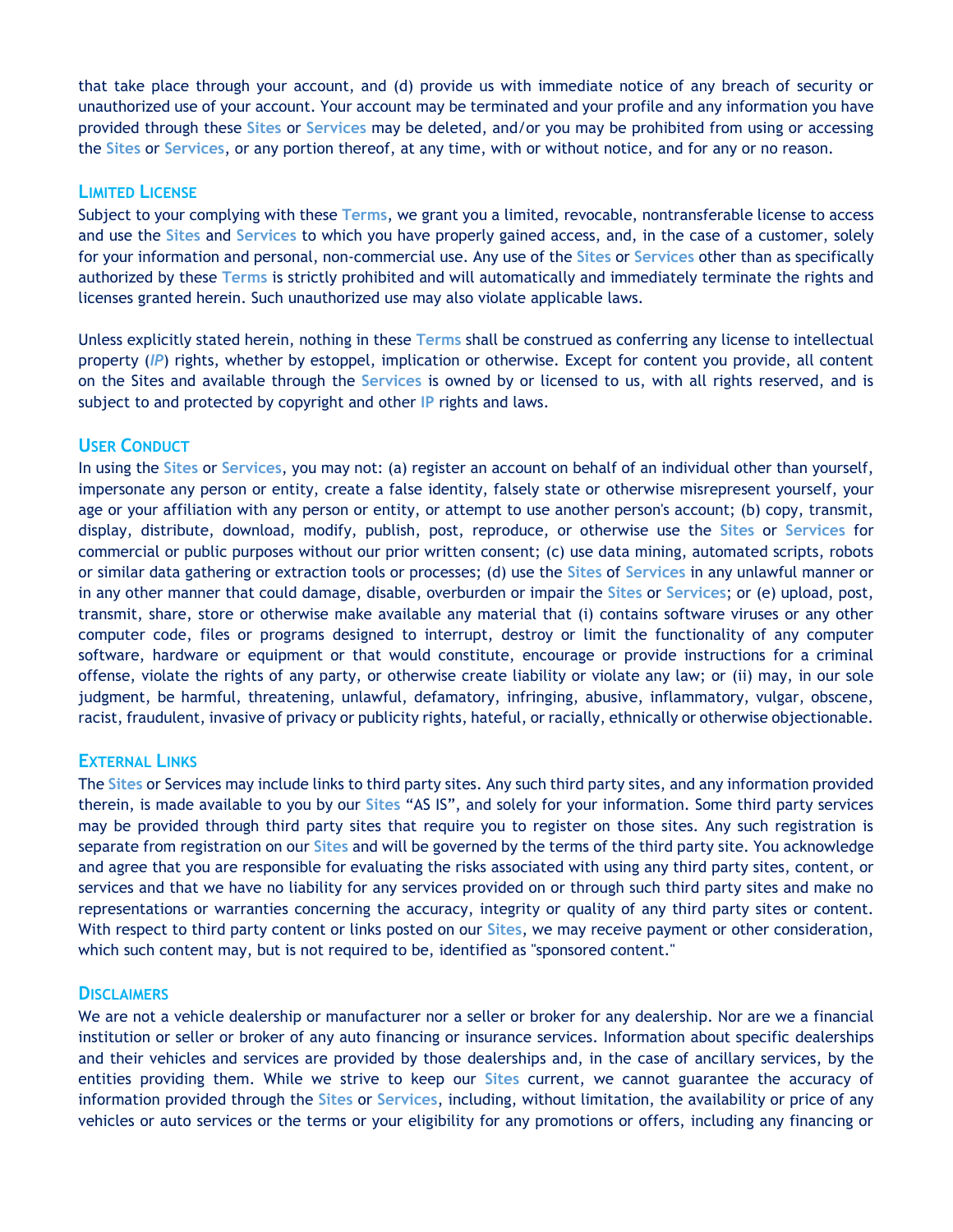leasing terms or offers, and are not responsible for any errors or omissions with respect to the information made available on the **Sites** or through the **Services**.

The **Sites** and **Services**, and all content contained therein are provided "AS IS", without warranties of any kind, express or implied, including, without limitation, implied warranties of merchantability, fitness for a particular purpose, or non‐infringement. We do not warrant that the **Sites** or **Services** will be uninterrupted or error free, that any specific information requested will be provided or that the **Sites** or **Services** will be free of computer viruses or other harmful elements. You expressly agree that the entire risk as to the quality and performance of our **Sites**, and the accuracy, timeliness or completeness of the content and **Services**, is assumed solely by you. Some states do not allow limitations on implied warranties, so the above limitations, in full or in part, may not apply to you.

Your use of or access to the **Sites** or **Services** may be denied at any time, without or without notice, and for any or no reason. Any of the **Services** may be modified or discontinued at any time, without or without notice, and for any or no reason. You agree that we will not be liable to you or any third party for any denial of access to, or modification or discontinuation of, any **Services**.

## **TRADEMARKS**

All of the trademarks, trade names, service marks, logos, graphics, designs, brands, and service names (*Marks*) appearing on our **Sites** are either our registered trademarks, trademarks or trade dress, or are licensed to us for our use. None of the **Marks** may be used, including as part of trademarks and/or as part of domain names, in connection with any product or service in any manner that is likely to cause confusion, and may not be copied, imitated, or used, in whole or in part, without our prior written permission. Nothing on the **Sites** should be construed as granting, by implication or otherwise, any license or right to use any of the **Marks**.

## **COPYRIGHT**

It is our policy to respond to clear notices of alleged copyright infringement, in accordance with the Digital Millennium Copyright Act and other applicable laws. If you believe that your work has been copied in a way that constitutes copyright infringement, or that your **IP** rights have been otherwise violated, you may file a written notice of infringement with our copyright agent containing the following information: (a) electronic or physical signature of the person authorized to act on behalf of the owner of the copyright or other **IP** rights; (b) description of the copyrighted work or other **IP** that you claim has been infringed; (c) description of where the material that you claim is infringing is located on the **Sites**; (d) your name, physical address, telephone number, and email address; (e) a statement that you have a good faith belief that the disputed use is not authorized by the copyright or **IP** owner, its agent, or the law; and (f) a statement by you affirming that the information provided in your notice is accurate and that you are the copyright or **IP** owner or authorized to act on the copyright or **IP** owner's behalf. Please send the foregoing information to us as provided in the "*How to Contact Us*" section below.

#### **JURISDICTIONS**

Our **Sites** are controlled and operated from within the United States. We make no representation that the **Sites** or **Services**, including the information we collect, complies with the laws of any foreign jurisdictions. If you choose to access the **Sites** or use the **Services** from outside the United States, you do so at your own risk and are responsible for compliance with any applicable foreign laws.

# **COMPLIANCE WITH LAW ENFORCEMENT**

We cooperate with government and law enforcement officials, as well as private parties, to enforce and comply with the law. We may disclose any information about you to government or law enforcement officials or private parties that, in our sole discretion, we believe necessary or appropriate to respond to claims and legal process including, but not limited to, subpoenas, to protect our property and rights or that of a third party, to protect the safety of the public or any person, or to prevent or stop activity we may consider to be, or to pose a risk of being, illegal, unethical or subject to legal action.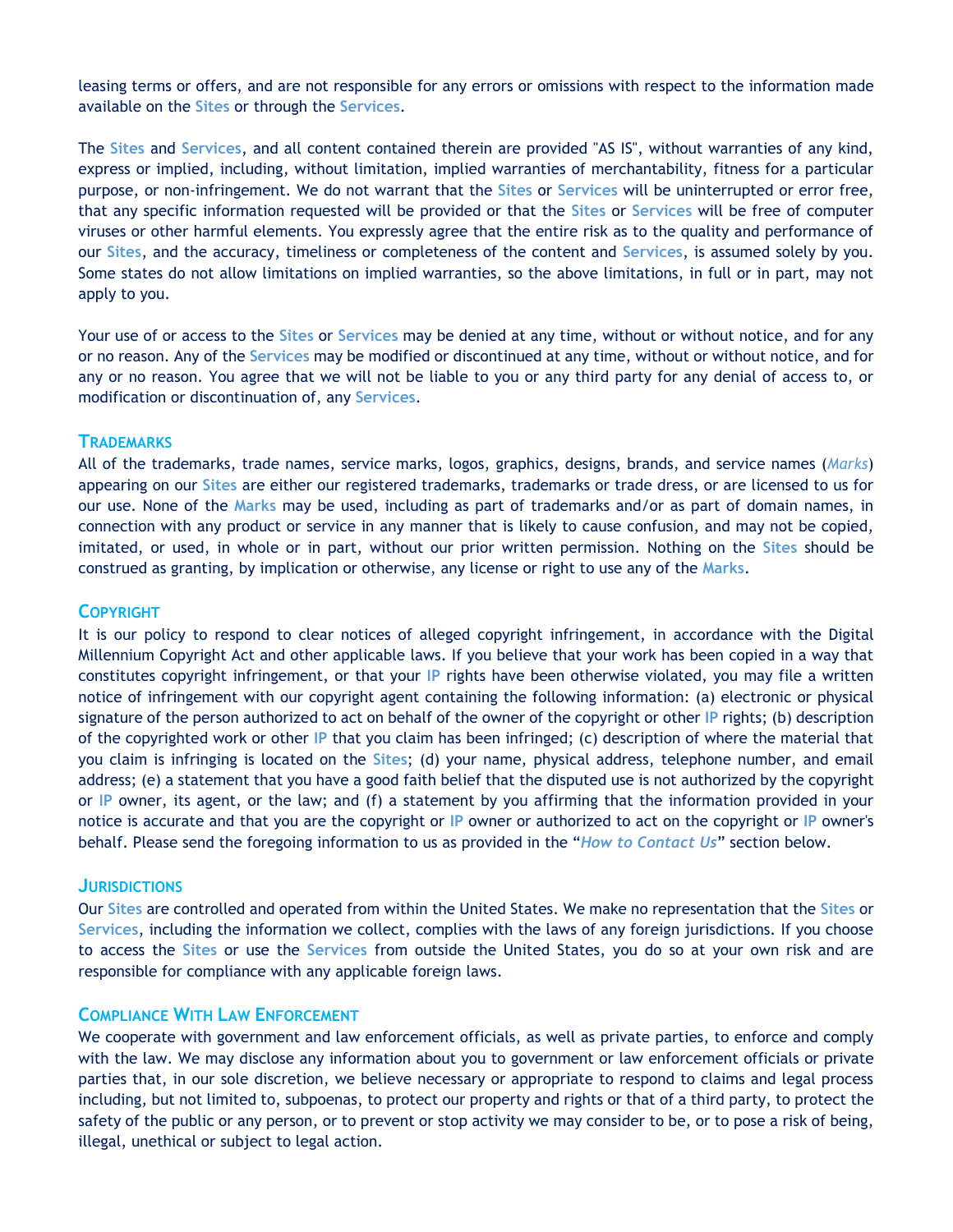# **OUR POLICY TOWARDS CHILDREN**

Our **Sites** and **Services** are not targeted to or intended for use by children. Any use of or access to the **Sites** or **Services** by anyone under 13 is not permitted and violates these **Terms**. By using or accessing our **Sites** or **Services**, you represent and warrant that you are 13 years of age or older and fully able to agree to and abide by all of our **Terms**. We may suspend or terminate your user account and delete any profiles, content, or data you may have created or posted if we believe, in our sole discretion, that you are less than 13 years old.

#### **INDEMNIFICATION**

You agree to indemnify and hold us, our affiliates, our partners and our clients, and each of our and their owners, directors, officers, employees and agents (the *Indemnified Parties*) harmless from and against any and all losses, liabilities, claims, demands, damages, costs and expenses, including reasonable attorney's fees, arising out of or in connection with your use of the **Sites** or **Services**, or any violation of these **Terms** or of any law or the rights of any user or other third party.

#### **LIMITATION OF LIABILITY**

In no event will any of the **Indemnified Parties** be liable to you or any third party for any indirect, consequential, exemplary, incidental, special or punitive damages, including for any lost profits or lost data arising from your use of the **Sites** or **Services**, or any of the content accessed through or downloaded from the **Sites**, even if they are aware or have been advised of the possibility of such damages. In no case shall the **Indemnified Parties'** cumulative liability to you for any cause whatsoever, and regardless of the form of the action, exceed US\$10.00. Because certain state laws do not allow the exclusion or limitation of certain damages, these limitations, in full or in part, may not apply to you.

## **DISPUTE RESOLUTION/GOVERNING LAW**

With respect to any dispute, you agree to first contact us as indicated under the "*How to Contact Us*" section below and work with us in good faith to attempt to resolve the dispute. In the event we are not able to resolve the dispute, we each agree to resolve any claim, dispute, or controversy arising out of or in connection with or relating to these **Terms**, or the breach or alleged breach thereof, through binding arbitration by the American Arbitration Association (*AAA*) under the Commercial Arbitration Rules and Supplementary Procedures for Consumer Related Disputes then in effect for the **AAA**. The arbitration shall take place in Fairfax County, Virginia. By visiting or using the **Sites** or **Services**, you agree that the laws of the Commonwealth of Virginia, without regard to its choice of law principles, will govern these **Terms** and any dispute of any sort that might arise between us. The application of the United Nations Convention on Contracts for the International Sale of Goods is expressly excluded. For any such actions, we each agree to submit to the personal jurisdiction of the state and federal courts for Fairfax County, Virginia and waive any and all defenses of lack of personal jurisdiction and forum non conveniens. Notwithstanding the foregoing, either party may seek injunctive or other equitable relief from the courts for matters related to data security, **IP**, or unauthorized access to the **Sites** or **Services**. We each agree to waive any and all rights we may have to trial by jury.

# **CORPORATE TRANSFERS**

In connection with a corporate merger, acquisition, divestiture, asset sale, joint venture, bankruptcy, dissolution, reorganization, or any other similar transaction or proceeding, we may sell, divest, transfer, assign, share or otherwise engage in a transaction that involves some or all of our assets, including your user account information and content.

# **GENERAL PROVISIONS**

In the event any portion of these **Terms** is held to be invalid or unenforceable, then such portion shall be construed in accordance with the applicable law as nearly as possible to reflect our original intentions; the remainder of these **Terms** shall remain in full force and effect. All provisions of these **Terms** that, by their terms, are reasonably